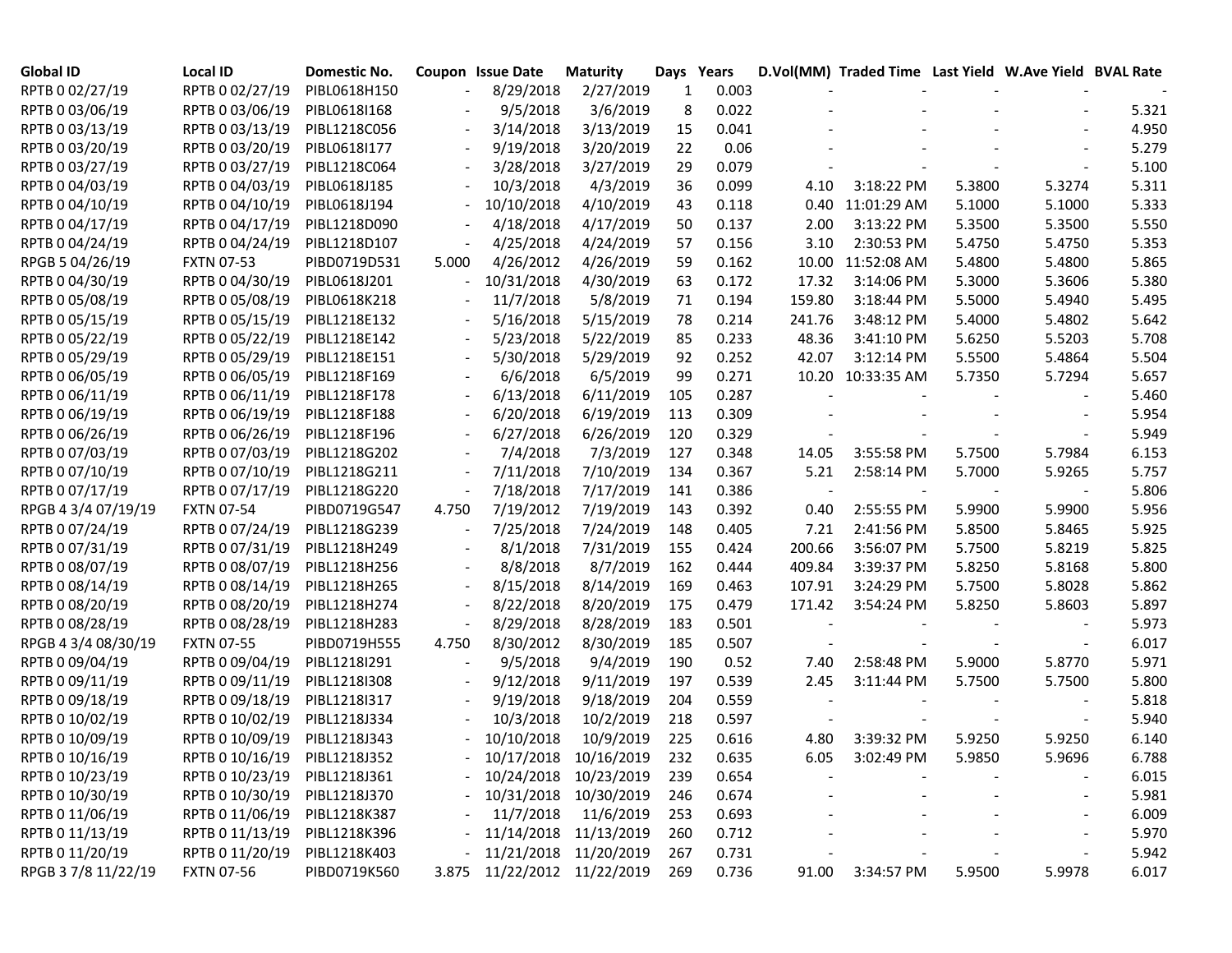| <b>Global ID</b>     | <b>Local ID</b>   | Domestic No. |                          | <b>Coupon Issue Date</b> | <b>Maturity</b>            | Days Years |       |          | D.Vol(MM) Traded Time Last Yield W.Ave Yield BVAL Rate |        |        |       |
|----------------------|-------------------|--------------|--------------------------|--------------------------|----------------------------|------------|-------|----------|--------------------------------------------------------|--------|--------|-------|
| RPTB 0 11/27/19      | RPTB 0 11/27/19   | PIBL1218K412 |                          |                          | 11/28/2018 11/27/2019      | 274        | 0.75  |          | 2.00 10:43:46 AM                                       | 5.8500 | 5.8500 | 6.020 |
| RPTB 0 12/04/19      | RPTB 0 12/04/19   | PIBL1218L420 |                          | 12/5/2018                | 12/4/2019                  | 281        | 0.769 |          |                                                        |        |        | 5.999 |
| RPTB 0 12/11/19      | RPTB 0 12/11/19   | PIBL1218L439 |                          | 12/12/2018               | 12/11/2019                 | 288        | 0.789 |          |                                                        |        |        | 5.973 |
| RPTB 0 01/08/20      | RPTB 0 01/08/20   | PIBL1219A019 |                          | 1/9/2019                 | 1/8/2020                   | 316        | 0.865 | 2.69     | 2:14:26 PM                                             | 5.8250 | 5.8250 | 6.135 |
| RPGB 3 3/8 01/12/20  | <b>FXTN 03-22</b> | PIBD0320A229 | 3.375                    | 1/12/2017                | 1/12/2020                  | 320        | 0.876 | 101.10   | 3:02:00 PM                                             | 6.1500 | 6.0016 | 6.049 |
| RPTB 0 01/15/20      | RPTB 0 01/15/20   | PIBL1219A028 | $\overline{\phantom{a}}$ | 1/16/2019                | 1/15/2020                  | 323        | 0.884 | 0.52     | 2:55:14 PM                                             | 6.0000 | 6.0000 | 6.146 |
| RPTB 0 01/22/20      | RPTB 0 01/22/20   | PIBL1219A037 |                          | 1/23/2019                | 1/22/2020                  | 330        | 0.903 | 2.08     |                                                        |        |        | 6.029 |
| RPTB 0 01/29/20      | RPTB 0 01/29/20   | PIBL1219A046 | $\qquad \qquad -$        | 1/30/2019                | 1/29/2020                  | 337        | 0.923 |          |                                                        |        |        | 5.880 |
| RPTB 0 02/05/20      | RPTB 0 02/05/20   | PIBL1219B054 | $\overline{\phantom{a}}$ | 2/6/2019                 | 2/5/2020                   | 344        | 0.942 | 312.91   | 3:55:52 PM                                             | 6.0000 | 6.0479 | 6.061 |
| RPTB 0 02/12/20      | RPTB 0 02/12/20   | PIBL1219B063 | $\overline{\phantom{a}}$ | 2/13/2019                | 2/12/2020                  | 351        | 0.961 | 51.10    | 2:19:06 PM                                             | 6.0000 | 6.0147 | 6.014 |
| RPGB 7 3/4 02/18/20  | <b>FXTN 10-50</b> | PIBD1020B508 | 7.750                    | 2/18/2010                | 2/18/2020                  | 357        | 0.977 |          |                                                        |        |        | 5.775 |
| RPTB 0 02/19/20      | RPTB 0 02/19/20   | PIBL1219B072 |                          | 2/20/2019                | 2/19/2020                  | 358        | 0.98  | 444.06   | 3:48:18 PM                                             | 6.0000 | 6.0072 | 6.011 |
| RPGB 4 1/4 04/11/20  | RTB 03-08         | PIID0320D087 | 4.250                    | 4/11/2017                | 4/11/2020                  | 410        | 1.123 | 93.48    | 3:10:16 PM                                             | 6.0800 | 6.0406 | 6.049 |
| RPGB 7 1/4 08/19/20  | RTB 10-01         | PIID1020H015 | 7.250                    | 8/19/2010                | 8/19/2020                  | 540        | 1.478 | 3.00     | 3:59:20 PM                                             | 6.0800 | 6.0900 | 6.038 |
| RPGB 3 3/8 08/20/20  | <b>FXTN 05-73</b> | PIBD0520H735 | 3.375                    | 8/20/2015                | 8/20/2020                  | 541        | 1.481 | 180.10   | 3:19:35 PM                                             | 6.1200 | 6.1200 | 6.083 |
| RPGB 6 1/8 09/16/20  | <b>FXTN 10-51</b> | PIBD1020I510 | 6.125                    | 9/16/2010                | 9/16/2020                  | 568        | 1.555 |          |                                                        |        |        | 6.121 |
| RPGB 5 7/8 12/16/20  | <b>FXTN 10-52</b> | PIBD1020L525 | 5.875                    | 12/16/2010               | 12/16/2020                 | 659        | 1.804 |          |                                                        |        |        | 6.002 |
| RPGB 4 1/4 01/25/21  | <b>FXTN 03-23</b> | PIBD0321A236 | 4.250                    | 1/25/2018                | 1/25/2021                  | 699        | 1.914 |          |                                                        |        |        | 6.090 |
| RPGB 7 3/8 03/03/21  | RTB 10-02         | PIID1021C027 | 7.375                    | 3/3/2011                 | 3/3/2021                   | 736        | 2.015 |          |                                                        |        |        | 5.911 |
| RPGB 3 1/2 03/20/21  | <b>FXTN 07-57</b> | PIBD0721C574 | 3.500                    | 3/20/2014                | 3/20/2021                  | 753        | 2.062 | 4.89     | 3:29:51 PM                                             | 6.1750 | 6.1750 | 6.112 |
| RPGB 6 1/2 04/28/21  | <b>FXTN 10-53</b> | PIBD1021D531 | 6.500                    | 4/28/2011                | 4/28/2021                  | 792        | 2.168 |          |                                                        |        |        | 6.354 |
| RPGB 4 7/8 06/13/21  | RTB 03-09         | PIID0321F092 | 4.875                    | 6/13/2018                | 6/13/2021                  | 838        | 2.294 | 158.70   | 3:46:33 PM                                             | 6.1350 | 6.0624 | 6.072 |
| RPGB 5 3/4 10/20/21  | RTB 10-03         | PIID1021J039 | 5.750                    | 10/20/2011               | 10/20/2021                 | 967        | 2.648 |          |                                                        |        |        | 6.202 |
| RPGB 5 3/4 11/24/21  | <b>FXTN 10-55</b> | PIBD1021K551 | 5.750                    | 11/24/2011               | 11/24/2021 1002            |            | 2.743 |          |                                                        |        |        | 6.190 |
| RPGB 63/8 01/19/22   | <b>FXTN 10-54</b> | PIBD1022G545 | 6.375                    | 7/19/2011                | 1/19/2022 1058             |            | 2.897 |          |                                                        |        |        | 6.035 |
| RPGB 4 01/26/22      | <b>FXTN 05-74</b> | PIBD0522A747 | 4.000                    | 1/26/2017                | 1/26/2022 1065             |            | 2.916 |          |                                                        |        |        | 6.121 |
| RPGB 15 03/14/22     | <b>FXTN 20-02</b> | PIBD2022C021 | 15.000                   | 3/14/2002                | 3/14/2022 1112             |            | 3.044 |          |                                                        |        |        | 5.960 |
| RPGB 4 7/8 08/02/22  | <b>FXTN 10-56</b> | PIBD1022H562 | 4.875                    | 8/2/2012                 | 8/2/2022 1253              |            | 3.431 |          |                                                        |        |        | 6.315 |
| RPGB 4 3/4 09/13/22  | <b>FXTN 10-57</b> | PIBD1022I570 | 4.750                    | 9/13/2012                | 9/13/2022 1295             |            | 3.546 |          |                                                        |        |        | 6.232 |
| RPGB 12 3/4 10/17/22 | <b>FXTN 20-03</b> | PIBD2022J033 | 12.750                   | 10/17/2002               | 10/17/2022 1329            |            | 3.639 |          |                                                        |        |        | 6.143 |
| RPGB 4 5/8 12/04/22  | RTB 05-11         | PIID0522L114 | 4.625                    | 12/4/2017                | 12/4/2022 1377             |            | 3.77  | 708.75   | 3:59:13 PM                                             | 6.1000 | 6.0587 | 6.062 |
| RPGB 4 12/06/22      | <b>FXTN 10-58</b> | PIBD1022L585 | 4.000                    | 12/6/2012                | 12/6/2022 1379             |            | 3.776 |          |                                                        |        |        | 6.130 |
| RPGB 13 02/20/23     | <b>FXTN 20-04</b> | PIBD2023B048 | 13.000                   | 2/20/2003                | 2/20/2023 1455             |            | 3.984 |          |                                                        |        |        | 6.174 |
| RPGB 5 1/2 03/08/23  | <b>FXTN 05-75</b> | PIBD0523C752 | 5.500                    | 3/8/2018                 | 3/8/2023 1471              |            | 4.027 | 1,257.00 | 3:00:15 PM                                             | 6.0650 | 6.0720 | 6.089 |
| RPGB 3 1/2 04/21/23  | <b>FXTN 07-58</b> | PIBD0723D588 | 3.500                    | 4/21/2016                | 4/21/2023 1515             |            | 4.148 |          |                                                        |        |        | 6.169 |
| RPGB 11 7/8 05/29/23 | <b>FXTN 20-05</b> | PIBD2023E054 | 11.875                   | 5/29/2003                | 5/29/2023 1553             |            | 4.252 |          |                                                        |        |        | 6.303 |
| RPGB 3 1/4 08/15/23  | RTB 10-04         | PIID1023H046 | 3.250                    | 8/15/2013                | 8/15/2023 1631             |            | 4.465 | 5.30     | 3:50:46 PM                                             | 6.3750 | 6.3599 | 6.115 |
| RPGB 11 3/8 10/23/23 | <b>FXTN 20-06</b> | PIBD2023J068 | 11.375                   |                          | 10/23/2003 10/23/2023 1700 |            | 4.654 |          |                                                        |        |        | 6.168 |
| RPGB 4 1/2 04/20/24  | <b>FXTN 07-59</b> | PIBD0724D595 | 4.500                    | 4/20/2017                | 4/20/2024 1880             |            | 5.147 |          |                                                        |        |        | 6.008 |
| RPGB 12 3/8 06/03/24 | <b>FXTN 20-07</b> | PIBD2024F075 | 12.375                   | 6/3/2004                 | 6/3/2024 1924              |            | 5.268 |          |                                                        |        |        | 6.099 |
| RPGB 12 7/8 08/05/24 | <b>FXTN 20-08</b> | PIBD2024H086 | 12.875                   | 8/5/2004                 | 8/5/2024 1987              |            | 5.44  |          |                                                        |        |        | 6.197 |
| RPGB 4 1/8 08/20/24  | <b>FXTN 10-59</b> | PIBD1024H595 | 4.125                    | 8/20/2014                | 8/20/2024 2002             |            | 5.481 |          |                                                        |        |        | 6.257 |